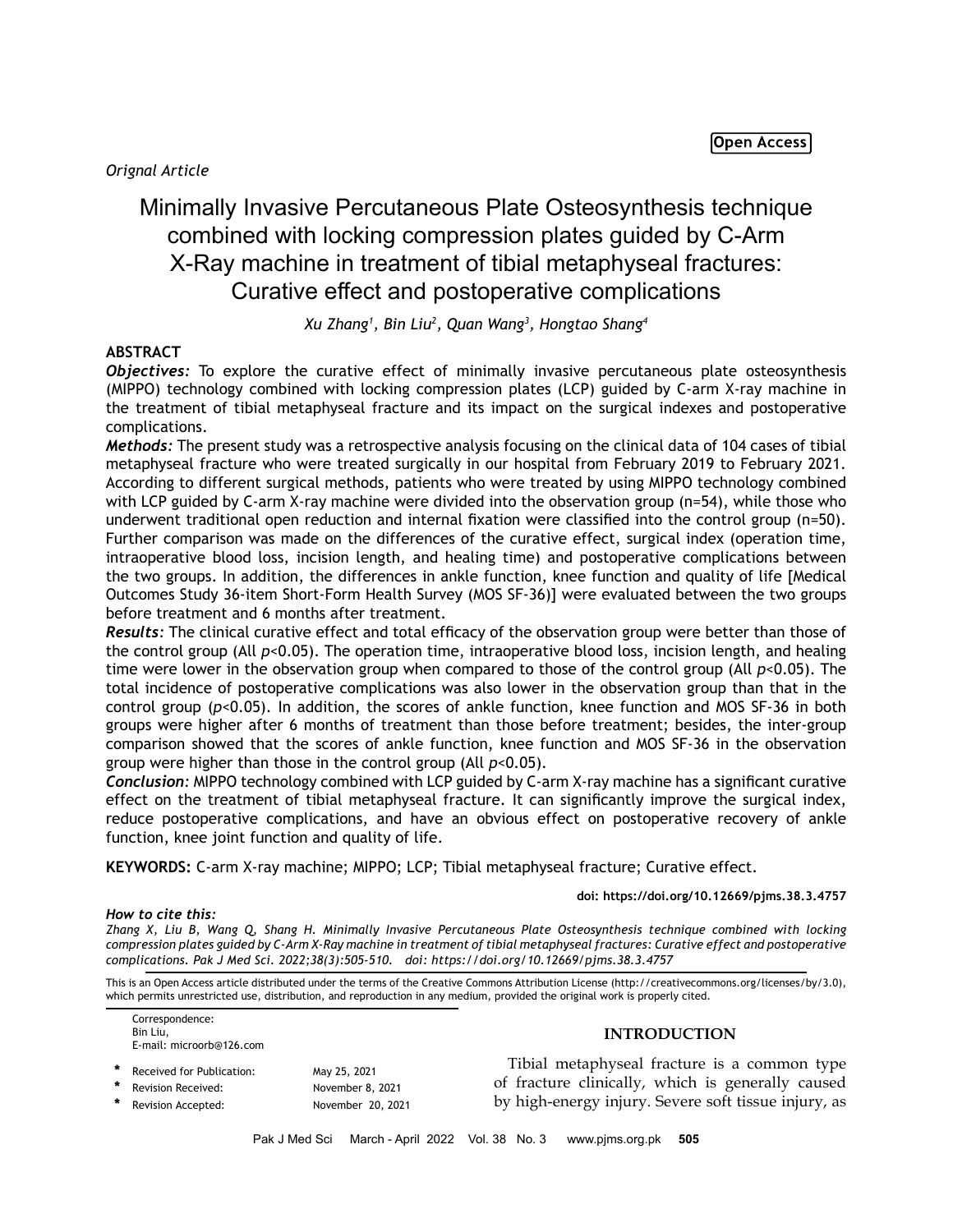well as significantly declined ankle function and knee function, are common complications of these patients, which has a great impact on the quality of life of the affected patients.<sup>1,2</sup> Therefore, it is necessary to apply active treatment for patients with tibial metaphyseal fracture, so as to recover the ankle function and knee function in a rapid manner. Surgery is the primary choice for the treatment of tibial metaphyseal fracture patients. The surgical treatment approaches include open reduction and internal fixation, intramedullary fixation system, external fixator, etc.3,4

In recent decades, with the development of minimally invasive technology, minimally invasive percutaneous plate osteosynthesis (MIPPO) technology combined with locking compression plates (LCP) is gradually applied in the treatment of tibial metaphyseal fractures.5 MIPPO technology combined with LCP exhibits advantages of less trauma, fracture microenvironment protection, reduction of necrosis of cells and tissues around the fracture, and improvement of fracture healing.<sup>6,7</sup> In view of the above, this study was carried out to explore the curative effect of MIPPO technology combined with LCP under the guidance of C-arm X-ray machine in the treatment of tibial metaphyseal fracture and its impact on the surgical indexes and postoperative complications.

#### **METHODS**

*Subjects of Study:* The present study was a retrospective analysis focusing on the clinical data of 104 cases of tibial metaphyseal fracture who were treated surgically in our hospital from February 2019 to February 2021. According to different surgical methods, patients who were treated by using MIPPO technology combined with LCP guided by C-arm X-ray machine were divided into the observation group (n=54), while those who underwent traditional open reduction and internal fixation were classified into the control group (n=50). There

was no significant difference in general clinical data between the two groups (All *p*>0.05; Table-I), suggesting comparability between groups.

*Ethical Approval:* The study was approved by the Institutional Ethics Committee of Harrison International Peace Hospital, and written informed consent was obtained from all participants. *Inclusion Criteria:*

- Patients who met the diagnostic criteria of tibial metaphyseal fracture;<sup>8</sup>
- Patients with fresh fractures;
- Oatients who aged >18 years old; and
- Patients with complete clinical data.

## *Exclusion Criteria:*

- Patients with incomplete clinical data;
- Patients with mental disorder and cognitive impairment;
- Patients with malignant tumors;
- Patients with severe heart, liver, kidney and other important organ diseases;
- Critically ill patients;
- Patients with diabetes mellitus;
- Pregnant or lactating women;
- Patients with fractures in other parts;
- Iilliterate patients.

*Traditional Open Reduction and Internal Fixation:* Patients were adjusted in their supine position for epidural anesthesia. An arc incision was made by the surgeon at the tibial metaphysis to cut open the skin and subcutaneous tissue layer by layer for full exposure of the fracture end. After that, the hematoma was removed at the fracture end, with attention paid to avoid damage to the blood supply of the fracture end. After the reduction of the fracture end, the end was temporarily fixed with Kirschner wire. The anatomical plate was attached to the fracture end, with the position of the plate adjusted, and then the drill was used to drill and screw. After plate fixation, Kirschner wire was taken out and the incision was sutured layer by layer in the final step.

| Groups                         | Gender    |            | Age (years)      | Cause of trauma  |                               |          |          |  |
|--------------------------------|-----------|------------|------------------|------------------|-------------------------------|----------|----------|--|
|                                | Male      | Female     |                  | Traffic accident | Fall from height Crush injury |          | Sprain   |  |
| Observational<br>$group(n=54)$ | 31(57.41) | 23(42.59)  | $40.85 \pm 8.47$ | 27(50.00)        | 15(27.78)                     | 6(11.11) | 6(11.11) |  |
| Control group (n=50)           | 26(52.00) | 24 (48.00) | 41.56±8.92       | 23(46.00)        | 14 (28.00)                    | 7(14.00) | 6(12.00) |  |
| $T/\chi^2$ value               | 0.306     |            | 0.416            |                  | 0.278                         |          |          |  |
| p value                        |           | 0.580      | 0.678            |                  | 0.964                         |          |          |  |

Table-I: Comparison of clinical data between groups  $[\overline{\chi} \pm s, n (\%)]$ .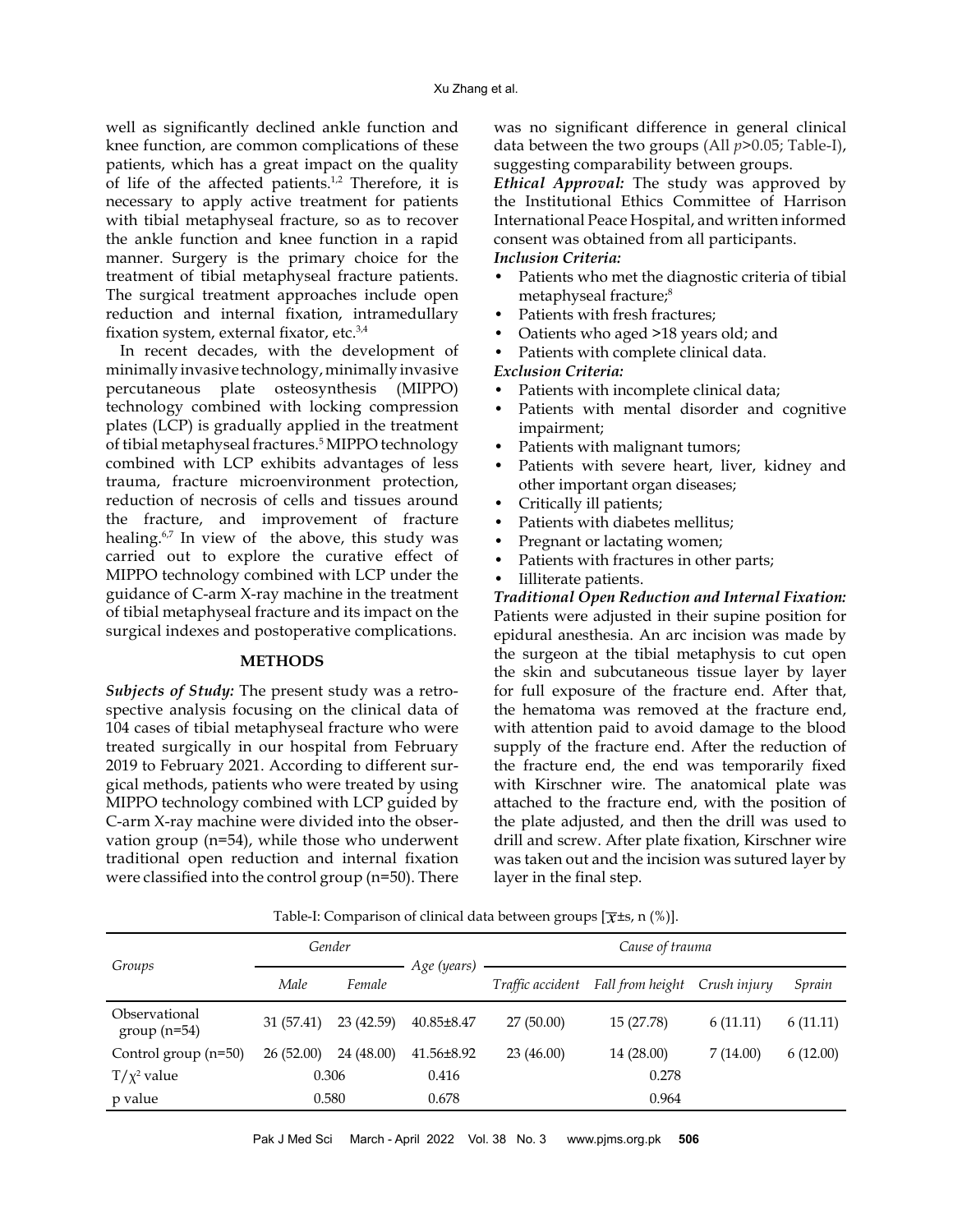*MIPPO Technique Combined with LCP Guided by C-Arm X-Ray Machine:* Patients were adjusted in their supine position for epidural anesthesia. Before the operation, plaster support was used to fix the fracture end temporarily, and the fracture was prereduced in advanced preoperatively. Intraoperatively, C-arm X-ray machine was applied to examine the fracture position of the patients for traction, with the use of percutaneous forceps clip reduction forceps for reduction. The fluoroscopy results obtained were regarded as the basis for the choice of LCP. Furthermore, an incision from the patient's medial malleolus or knee joint was made by the surgeon, which was about 3-4 cm in length. Periosteal dissector was then utilized by the surgeon to peel off the deep fascia and the soft tissue below the fracture end, and then the appropriate LCP was placed through the formed soft tissue channel. After implantation, the LCP was attached to the surface of the fracture end, and then fixed with screws. Afterwards, the outcome of reduction was identified under the examination of C-arm X-ray machine. The incision was sutured layer by layer after satisfied reduction.

*Postoperative Treatment:* Patients in both groups were not bandaged on Day-I after operation, with local placement of drainage tube. Antibiotics were used routinely for one week postoperatively to prevent infection. On second days after operation, the drainage tube was taken out and the incision was bandaged. The dressing was changed every one day for one week. Patients in both groups were followed up regularly for one year.

*Evaluation Criteria of Curative Effect:9* The curative effect of patients was evaluated according to Johner-Wruhs Criteria.<sup>9</sup> According to X-ray findings as well as the skin, tissue and joint activity of the affected joint, the scores were graded into excellent (3 points), good (2 points), general (1 point) and poor (0 point). Among them, the excellent and good rate was calculated according to the formula of the rate = (excellent cases+good cases)/total cases×100%. *Evaluation Criteria of Ankle Function and Knee Function:* The American Orthopaedic Foot and Ankle Score (AOFAS) was adopted for the evaluation of patient ankle function.10 AOFAS consisted of three dimensions of pain, function and alignment. The total score was 100, and a higher score of patients would indicate a better ankle function. Furthermore, the Lysholm Knee Scale was used to assess the knee function of enrolled patients.<sup>11</sup> There were eight items in this scale, and a lower score of patients would reveal a worse knee function.

*Evaluation Criteria of Quality of Life:12* The quality of life of patients was evaluated by Medical Outcomes Study 36-item Short-Form Health Survey (MOS SF-36). MOS SF-36 included five dimensions of physical function, general health, social function, emotional role and mental health, with a full score of 100 for each dimension. A higher score of MOS SF-36 might suggest a better quality of life for the patient.

*Observational Indexes:* The observation indexes were the curative effect, surgical index (operation time, intraoperative blood loss, incision length, and healing time) and postoperative complications between the two groups. Besides, the differences in ankle function, knee function and quality of life were evaluated between the two groups before treatment and six months after treatment.

*Statistical Analysis:* SPSS22.0 Statistical Software was used for the statistical analysis of this study. The curative effect and postoperative complications were expressed as percentage (%), and compared statistically with χ*<sup>2</sup>* test, *Fisher*'s exact probability. While surgical index (operation time, intraoperative blood loss, incision length, and healing time), ankle function, knee function, quality of life and other indexes were presented in the form of mean ± standard deviation  $(\overline{x} \pm s)$  and statistically analyzed by using *t* test. *P*<0.05 meant that the difference was statistically significant.

## **RESULTS**

The clinical curative effect and total effective rate of the observation group were better than those of the control group (All  $p < 0.05$ ). Table-II.

Table-II: Comparison of clinical curative effect in patients between the two groups [n (%)].

| Groups                       |                   |            |          |         |                         |  |
|------------------------------|-------------------|------------|----------|---------|-------------------------|--|
|                              | Excellent<br>Good |            | General  | Poor    | Excellent and good rate |  |
| Observational group $(n=54)$ | 32(59.26)         | 19 (35.19) | 2(3.70)  | 1(1.85) | 51 (94.44)              |  |
| Control group (n=50)         | 15(30.00)         | 25(50.00)  | 6(12.00) | 4(8.00) | 40 (80.00)              |  |
| $Z/\chi^2$ value             |                   | 4.952      |          |         |                         |  |
| p value                      |                   | 0.026      |          |         |                         |  |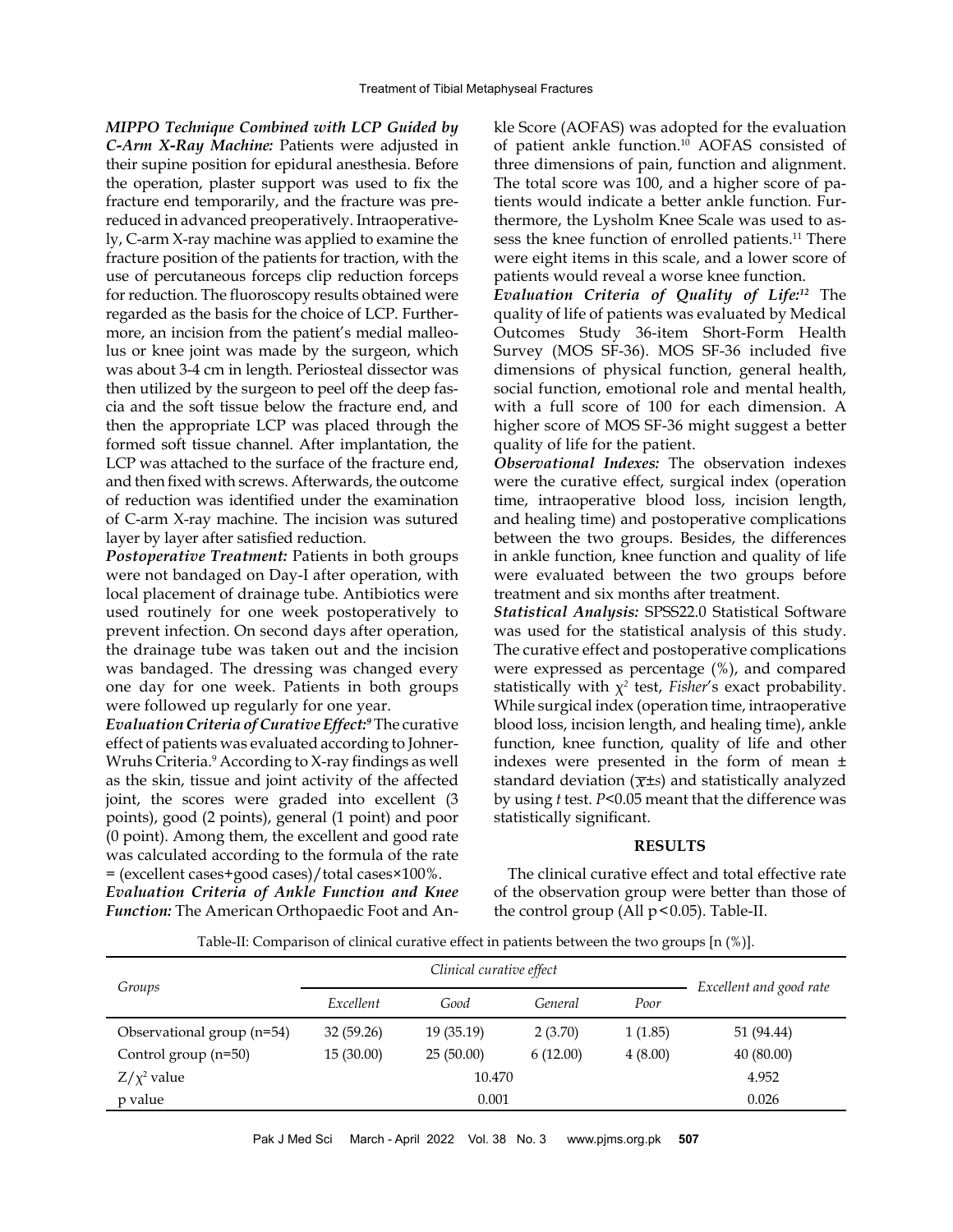#### Xu Zhang et al.

| Groups                     | Operation<br>time (min) | <i>Intraoperative</i><br>blood loss (ml) | <i>Incision</i><br>length (cm) | Healing<br>time (week) |
|----------------------------|-------------------------|------------------------------------------|--------------------------------|------------------------|
| Observational group (n=54) | $53.85 \pm 8.42$        | 70.36±15.63                              | $3.59 \pm 0.33$                | $9.54 \pm 2.26$        |
| Control group $(n=50)$     | 81.47+10.94             | 131.69±31.57                             | $6.85\pm0.68$                  | $13.97\pm3.63$         |
| t value                    | 14.490                  | 12.697                                   | 31.463                         | 7.531                  |
| p value                    | 0.000                   | 0.000                                    | 0.000                          | 0.000                  |

Table-III: Comparison of surgical indexes in patients between the two groups ( $\overline{\chi}$ ±s).

|  |  |  |  |  | Table-IV: Comparison of postoperative complications in patients between the two groups $[n(\%)]$ . |  |  |  |  |  |
|--|--|--|--|--|----------------------------------------------------------------------------------------------------|--|--|--|--|--|
|--|--|--|--|--|----------------------------------------------------------------------------------------------------|--|--|--|--|--|

| Groups                     |                          | Incision infection Delayed union of fracture Nonunion of fracture |         | Total incidence |
|----------------------------|--------------------------|-------------------------------------------------------------------|---------|-----------------|
| Observational group (n=54) | 1(1.85)                  | 0(0.00)                                                           | 0(0.00) | 1(1.85)         |
| Control group $(n=50)$     | 5(8.00)                  | 1(2.00)                                                           | 1(2.00) | 7(14.00)        |
| Fisher value               | $\overline{\phantom{0}}$ | $\overline{\phantom{0}}$                                          |         | -               |
| p value                    | $\overline{\phantom{0}}$ | $\overline{\phantom{0}}$                                          | -       | 0.027           |

Comparison of Surgical Indexes The operation time, intraoperative blood loss, incision length, and healing time were lower in the observation group when compared to those of the control group (All p<0.05). Table-III. The total incidence of postoperative complications was also lower in the observation group than that in the control group (p<0.05). Table-IV.

The scores of ankle function and knee function in both groups were higher after six months of treatment than those before treatment; besides, the inter-group comparison showed that the scores of ankle function and knee function in the observation group were higher than those in the control group (All  $p$ <0.05). Table-V. The scores of MOS SF-36 in both groups were higher after six months of treatment than those before treatment; besides, the inter-group comparison showed that the score of MOS SF-36 in the observation group was higher than those in the control group (All *p*<0.05), Table-VI.

## **DISCUSSION**

Clinically, it is generally recognized that there is a high risk of fracture in the middle and lower tibia owing to the anatomical characteristics of tibia since the upper part of tibia is triangle and the lower part is quadrilateral, resulting in a weak middle part.13 On the other hand, the blood vessels and arteries that nourish the tibia are broken while there is a fracture of tibia. Besides, due to a less distribution of peripheral tissue of tibia, it is easy to induce skin necrosis and post-injury infection after fracture, leading to a slow progression of fracture healing.<sup>14,15</sup> Traditional internal fixation muses anatomical plate primarily to fix after open reduction, which, however, are accompanied by disadvantages such as large surgical wound, poor reduction effect, fixation failure, etc.16 Significantly, MIPPO is a minimally invasive surgical technique developed in recent decades. Its therapeutic principle is to avoid the exposure of the fracture end to maximize the preservation of the fracture end and its surrounding blood supply for

Table-V: Comparison of ankle function and knee function in patients of the two groups before and after treatment ( $\overline{\chi}$ ±s, point).

| Groups                     | Time                     | AOFAS                     | Lysholm knee function score |
|----------------------------|--------------------------|---------------------------|-----------------------------|
|                            | Before treatment         | 52.16±12.07               | 49.34±11.47                 |
| Observational group (n=54) | 6 months after treatment | 86.36±10.58 <sup>ab</sup> | 84.78±9.52 <sup>ab</sup>    |
|                            | Before treatment         | 53.39±12.21               | 48.42±11.06                 |
| Control group $(n=50)$     | 6 months after treatment | $76.52 \pm 12.69^{\circ}$ | 77.95±15.54 <sup>b</sup>    |

*Note:* Inter-group comparison with the control group of the same period,

 $\alpha$ p<0.05; Intra-group comparison with that before treatment,  $\beta$ p<0.05.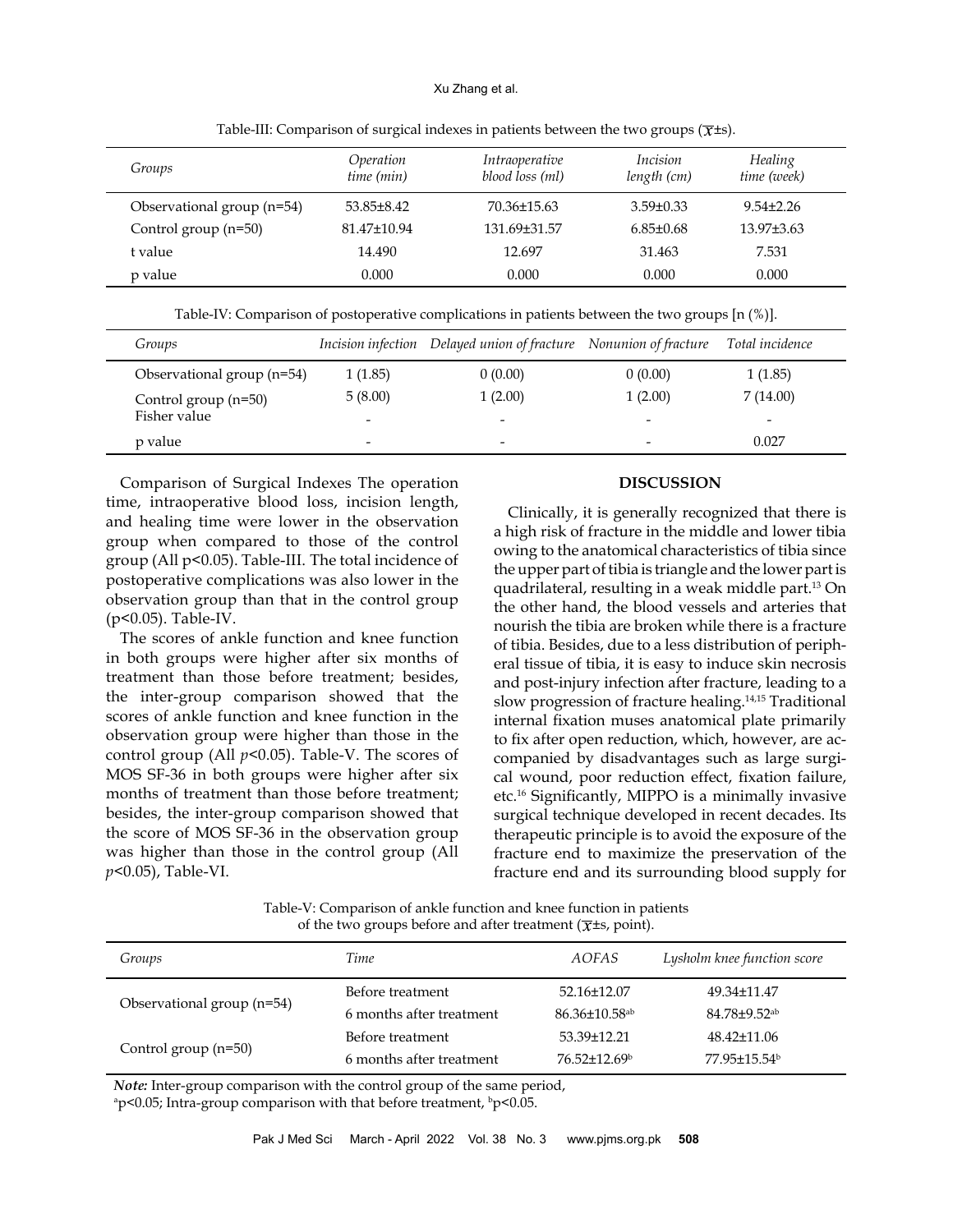| Groups        | Time                     | Somatic<br>function      | General<br>health        | Social func-<br>tion         | Emotional<br>role            | Mental<br>health         |
|---------------|--------------------------|--------------------------|--------------------------|------------------------------|------------------------------|--------------------------|
| Observational | Before treatment         | $61.25 \pm 11.42$        | $62.53 \pm 11.58$        | 65.59+9.86                   | 67.15+12.07                  | $61.32+9.65$             |
| $group(n=54)$ | 6 months after treatment | 83.36+9.58 <sup>ab</sup> | 85.46+7.84 <sup>ab</sup> | $86.63 + 8.47$ <sup>ab</sup> | $88.71 + 8.15^{ab}$          | 84.15+8.79ab             |
| Control group | Before treatment         | 62.39±11.68              | $61.72 + 11.09$          | $66.34\pm9.07$               | 67.68+12.33                  | $60.84\pm9.45$           |
| $(n=50)$      | 6 months after treatment | $77.52 + 14.69$          | 79.06±12.63 <sup>b</sup> | $81.05 + 10.94$              | $82.39 + 15.21$ <sup>b</sup> | 76.86+13.81 <sup>b</sup> |

Table-VI: Comparison of MOS SF-36 in patients of the two groups before and after treatment ( $\overline{\chi}$ ±s, point).

*Note:* Inter-group comparison with the control group of the same period,

 $\alpha$  p<0.05; Intra-group comparison with that before treatment,  $\beta$  p<0.05.

the affected patients, thus providing a good microenvironment for fracture healing.17,18

According to the results in our study, the clinical curative effect and total effective rate of the observation group were better than those of the control group, indicating that MIPPO technology combined with LCP guided by C-arm X-ray machine is beneficial to improve the surgical efficacy of patients with tibial metaphyseal fracture. It can be explained by the following reasons.

During the surgery using MIPPO technology combined with LCP guided by C-arm X-ray machine, the indirect reduction and percutaneous plate insertion can effectively avoid periosteal dissection, reduce the damage of surgery to blood supply at the fracture site, which is conducive to the postoperative recovery of patients<sup>19,20</sup>; There is no additional requirement of external fixation when using MIPPO technology combined with LCP, which may benefit early postoperative rehabilitation training, so as to improve the curative effect of the fracture patients;<sup>21</sup> Compared with traditional anatomical plate, LCP has less pressure on periosteum, with almost no damage to periosteum, which may help to maintain the blood supply at the fracture end, so as to promote the improvement of the curative effect of patients. Simultaneously, in view of the comparison of surgical indicators between groups, the use of MIPPO technology combined with LCP guided by C-arm X-ray machine exhibited a more significant effect on reducing the operation time, intraoperative blood loss, incision length, and healing time. It may be attributed to the following reasons. Firstly, the application of MIPPO technology combined with LCP guided by C-arm X-ray machine can fully avoid periosteal dissection to reduce surgical trauma and thus decrease the risk of iatrogenic bleeding.22,23 In addition, a larger incision is required during traditional surgery, with the need of peeling the periosteal soft tissue as well, which will cause greater surgical trauma and increase the operation time.

Furthermore, in view of the comparison of postoperative complications between groups, the use of MIPPO technology combined with LCP guided by C-arm X-ray machine might be beneficial to reduce the incidence of complications. As for corresponding reasons, the incision length required by MIPPO combined with LCP is shorter than that of traditional surgery, which is helpful to reduce the risk of incision infection. While the traditional procedure of open reduction may increase the damage of soft tissue, further leading to possible skin necrosis and plate exposure that require additional surgery for repair, which is not conducive to fracture healing.<sup>24</sup> In our study, after treatment, the ankle function and knee function of the observation group were superior to those of the control group, indicating that MIPPO technology combined with LCP guided by C-arm X-ray machine can promote the recovery of knee and ankle joint function in patients with tibial metaphyseal fracture. The reason may be that the elastic fixation of MIPPO technology combined with LCP allows the micro-movement at the site of fracture, which can stimulate the formation of a large number of callus, promote the secondary healing of fracture, and hence promoting the recovery of ankle function and knee function of patients.25 Additionally, as for the quality of life of patients in both groups, it was improved more significantly in the observation group after treatment, which may be related to accelerated postoperative fracture healing, as well as recovery in ankle function and knee joint function in this group.

*Limitations of the study:* It includes insufficient sample size of each group, insufficient evaluation indicators, etc., which need to be further studied and improved in the future.

## **CONCLUSIONS**

MIPPO technology combined with LCP guided by C-arm X-ray machine has a significant curative